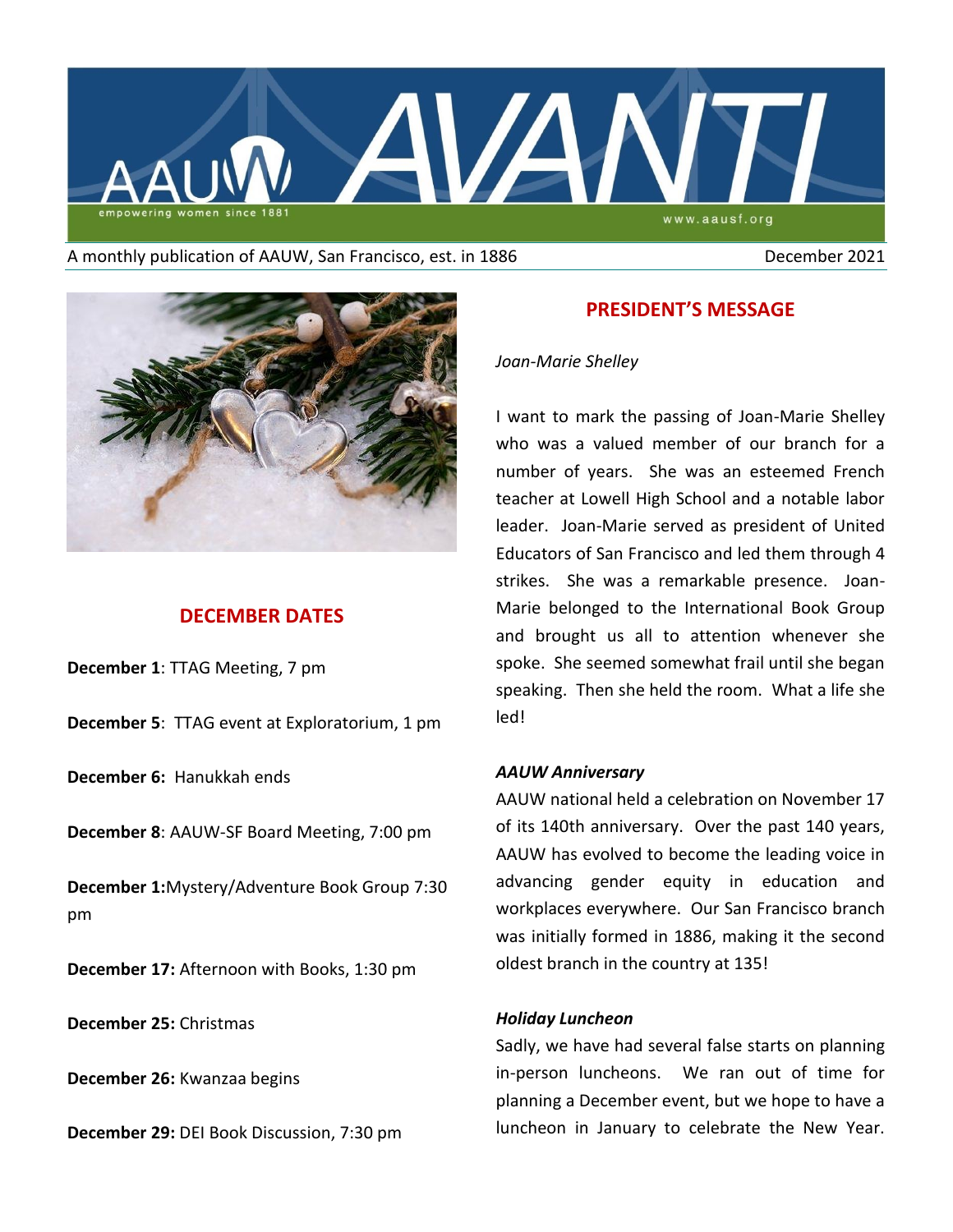Stay tuned! But as I write this message, we are learning of a new Covid variant which may dash our hopes. We will keep you informed by email and in the January Avanti.

#### *Holiday Wishes to All*

Whatever holidays you celebrate, I hope they are joyful and safe.

#### **Barbara Spencer, Co-President**



I read this today and thought I'd share it with you.

# **The Train**

#### Author unknown

At birth we boarded the train and met our parents, and we believe they will always travel by our side. As time goes by, other people will board the train; and they will be significant i.e. our siblings, friends, children, strangers and even the love of your life.

However, at some station our parents will step down from the train, leaving us on this journey alone.

Others will step down over time and leave a permanent vacuum.

Some, however, will go so unnoticed that we don't realize they vacated their seats.

This train ride will be full of joy, sorrow, fantasy, expectations, hellos, goodbyes, and farewells. Success consists of having a good relationship with all passengers requiring that we give the best of ourselves.

The mystery to everyone is: We do not know at which station we ourselves will step down.

So, we must live in the best way, love, forgive, and offer the best of who we are.

It is important to do this because when the time comes for us to step down and leave our seat empty we should leave behind beautiful memories for those who will continue to travel on the train of life.

I wish you a joyful journey for the coming years on your train of life. Reap success, give lots of love and be happy. More importantly, thank God for the journey!

Lastly, I want to thank you for being one of the passengers on my train!

#### Happy Holidays!

#### **Kelly Joseph, Co-President**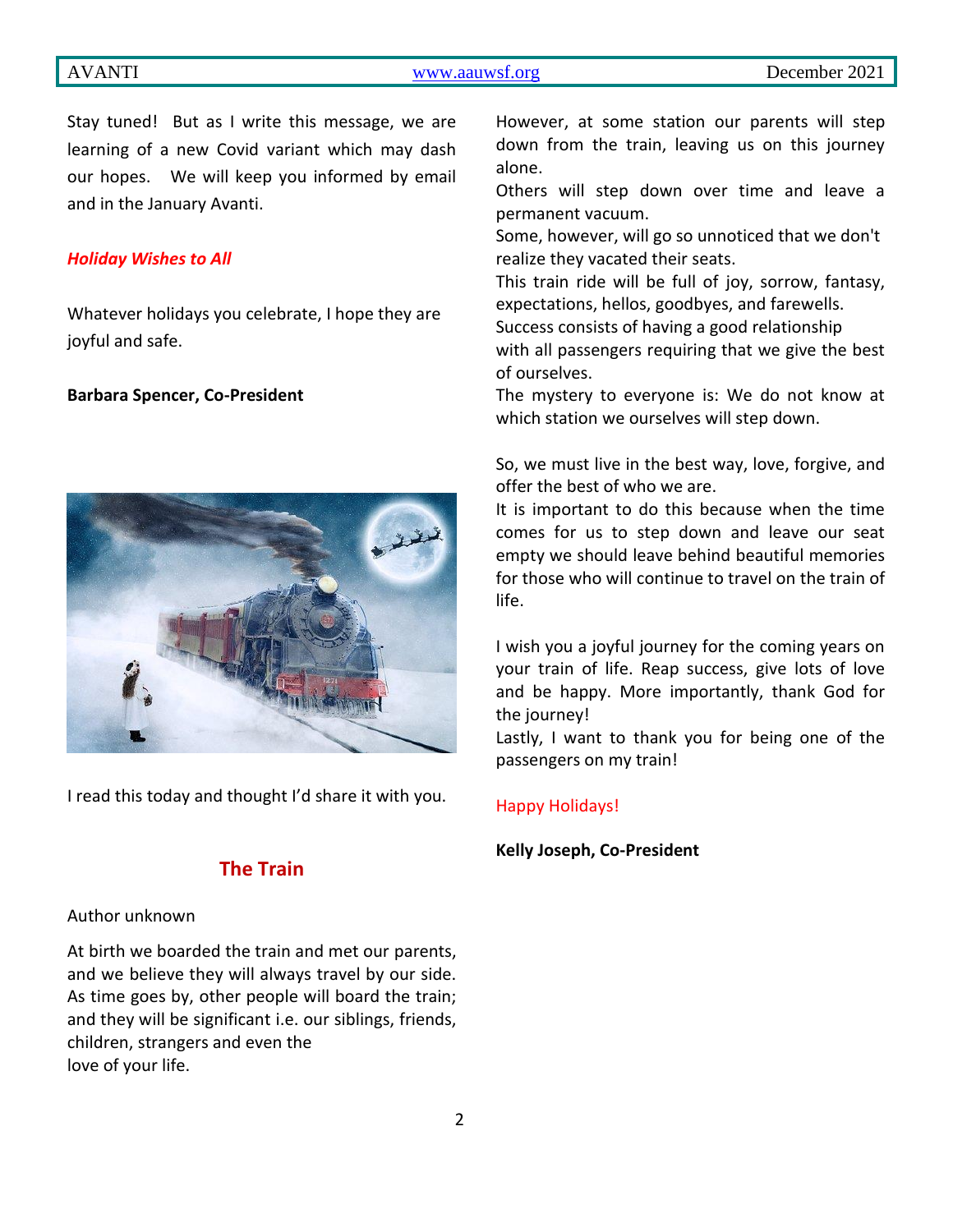**Where:** Zoom

#### **Board Meeting**

The next board meet in will be on December 8, 2021 at 7:00 pm. We will be meeting on Zoom.

All members are welcome. Contact Barbara at

**When: Friday, December 17, at 1:30 pm**

**What: The Paris Library,** by Janet Skeslien Moderator: **Michelle Mammini; Corrine Sacks**

Zoom coordinator: **Michelle Mammini**

### **Afternoons With Books**

# **Date: December 16 at 7:30 PM. Location:** Zoom **Book & Author: How to Catch a Russian Spy: The true story of an American Civilian Turned Double Agent**, by Naveed Jamali **Reviewer:** Susanne Marouka **RSVP:** Elaine Butler

**Chapter-wide DEI Book Group Diversity, Equity and Inclusion**

# **Date: Wednesday, December 29, at 7:30 PM. Location: Zoom** Contact Kelly for Zoom link.

# **Lunch Bunch**

**International Book Group**

The group will not meet in December. They are taking time out for holiday celebrations with family and friends.

For the next meeting in January we will be reading **The Song of Achilles**, by Madeline Miller. It is a big book, so you might want to get a head start.

**There will be no December Lunch Bunch. We will start again in January. Happy Holidays.**

#### **TTAG Event**

**What:** TTAG Exploratorium Event **When: Sunday, December 5 at 1PM** STEM passionate members are welcome to attend (mask and vaccination required) Please contact Mary at For additional information.

## **Tech Trek**

**Mystery/Adventure**

We continue to gather teacher contacts to nominate our 2022 campers. This month the nomination forms will be sent to the teachers that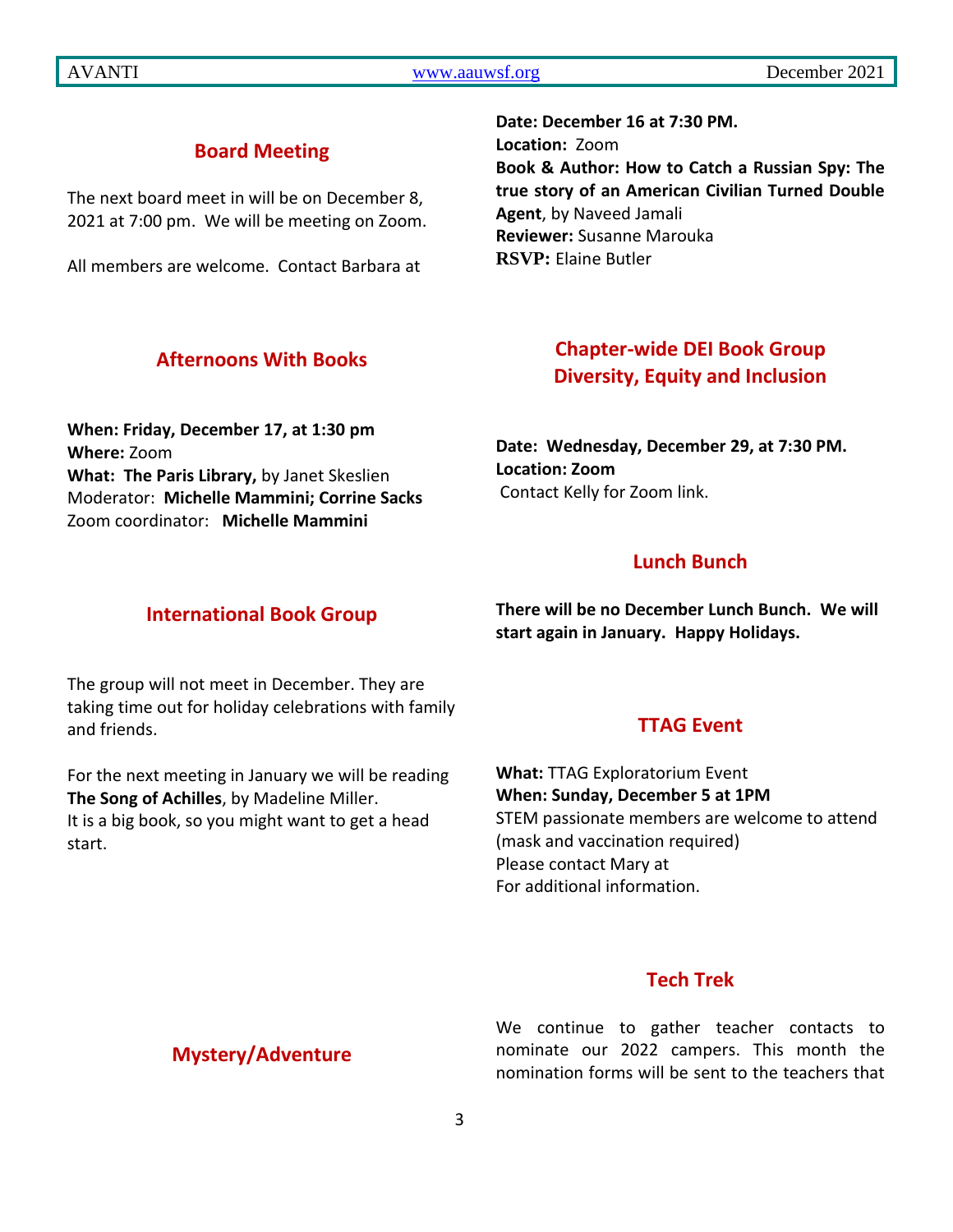we have found. We will continue our search for 7th grade science and math teachers.

**Elaine Butler**, Tech Trek Coordinator, SF Branch

#### **Pat Camarena**

# **MARGARET**



It's only been since the mid 1980s that the rose has been officially America's national flower. Traditionally roses are considered symbols of life, love, and beauty. The grounds of our White House boasts a beautiful rose garden. The final choice of the rose over other floral candidates was made by Congress after a spirited but prolonged debate. An influential Republican leader, Everett Dirksen, favored the marigold, but Margaret, a relatively new member of Congress representing Maine, favored the rose. She pinned a rose to her lapel daily before she took her seat or stood up to speak in the chambers. The persistence and common sense that she demonstrated early on in her career finally convinced Congress members on both sides of the aisle to agree to authorize the necessary bill to officially make the rose our national flower. Subsequently a new rose variety was named after her.

It would be a shame however, if Magaret Chase Smith is only remembered for this one achievement and for the rose that bears her name. She accomplished so much more during her many years in both the House and the Senate. She never missed a roll call. A woman of unquestioned integrity, she was a Maine Republican who voted with the Democratic Party more often than many Democrats. It was this personal independence and thoughtfulness that made her a source of pride for women throughout the nation. As a member of the House Naval Affairs Committee she advocated for new programs to benefit naval personnel especially women. In the era of McCarthyism, her 1950 speech, called "A Declaration of Conscience", urged moderation and tolerance. Still considered to be an important historical document, it was a brave stand considering that at the time, she was the first and only woman serving in the Senate, and had only been there for less than two years. McCarthy and his supporters attempted to get her dropped from membership in an important investigating committee and tried to have her defeated in the next election.

As Margaret said, "My creed is that public service must be more than doing a job efficiently and honestly. It must be a complete dedication to the people and to the nation with full recognition that every human being is entitled to courtesy and consideration. That constructive criticism is not only to be expected but sought, that smears are not only to be expected, that honor is to be earned, but not bought. "

Wise words from a rose lover.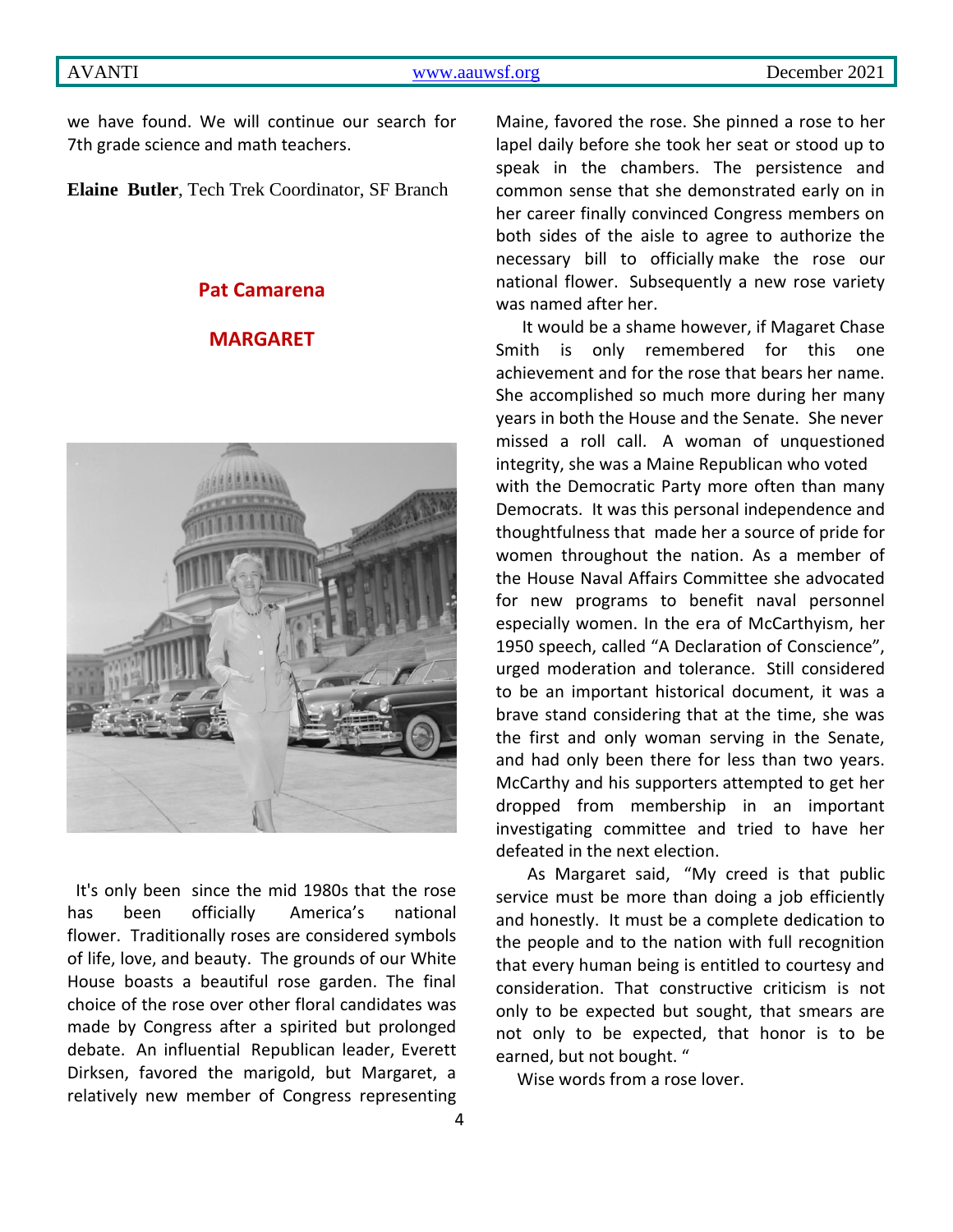[www.nps.gov](http://www.nps.gov/) [www.americanswhotellthetruth.org](http://www.americanswhotellthetruth.org/) [www.womenofthehall.org](http://www.womenofthehall.org/)

#### **Paula Campbell**

#### **Playing Now**

Just got home from Georgiana and Kitty: **Christmas at Pemberley**, the season opener at The Marin Theatre company. What can I say that Lily Janiak, the reviewer for the SF Chronicle, hasn't said already in her rave review. The production is magnificent! Set, costumes, and most important, script are each like a beautifully sculpted piece of art.

**Christmas at Pemberley** is the third and final installment of this series, based on the writing of Jane Austin. The show is amazing  $-$  it actually sounds like Jane Austin  $-$  the dialogue is totally true to Austin's phrasing, use of language, sense of the propriety of her time, use of humor, portrayal of family relationships.

Authors Lauren Gunderson and *Margot Melcon*, who wrote the first two of the  $C$  at  $P$  play trilogy, have outdone themselves in this, the last play of the series. The Austin theme of womens' roles in the family and in society come to fruition in this play. Stern fathers who thwart their daughters' love finally see the error of their ways, frustrated women artists are finally recognized and lauded for their achievements.

 $C$  at P 1, begins with the generation at the end of Pride and Prejudice, C at P 2 moves to their families, and G&K: C at P 3 moves ahead to the following generation in Act 1, and their adult children 20 years later in Act 2.

Act 1 is set in the beautiful, lavishly decorated for Christmas home of the Darcys', Act 2 takes place 20 years later in the London home of one of their daughters. It's an ambitious undertaking – the set change between acts 1 and 2 is done in full sight of the audience. Furniture pieces come and go, as do walls, rugs are removed and new ones laid, the Christmas tree now sits in a back corner, far less resplendent then before. The audience cheered the set change.

The theme however shines most brightly in Act2. Georgina, a brilliant pianist who was cruelly separated from the man she loved in Act1 is now a famous pianist and composer, and has started a society for Professional Women Musicians. And she is reunited with the man she loves. Wow – that's the trifecta for a woman, or come to think of it, even for a man, of that era.

There's so much to say – let me just urge everyone to see the show before it closes on Dec.16. It's a great production, and a brave one. There are nine actors in  $C$  at  $P - in$  this time of Covid to mount a production with such a big cast, a period piece requiring great financial out insets and costumes alone, is an heroic act. I estimate the theater was less than one third full, which is heartbreaking. Who knows what will happen next – as omnicron rears its ugly head.

#### Georgiana and Kitty: **Christmas at Pemberley**,

Marin Theatre Company, 397 Miller Avenue, Mill Valley, through Dec. 19. Tickets: Box Office 415-388-5209] Online: https://tickets.marintheatre.org Tues, Thurs, Fri, Sat 8pm, Wed 7:30pm, Sun 7pm, Wed, Sun 2pm.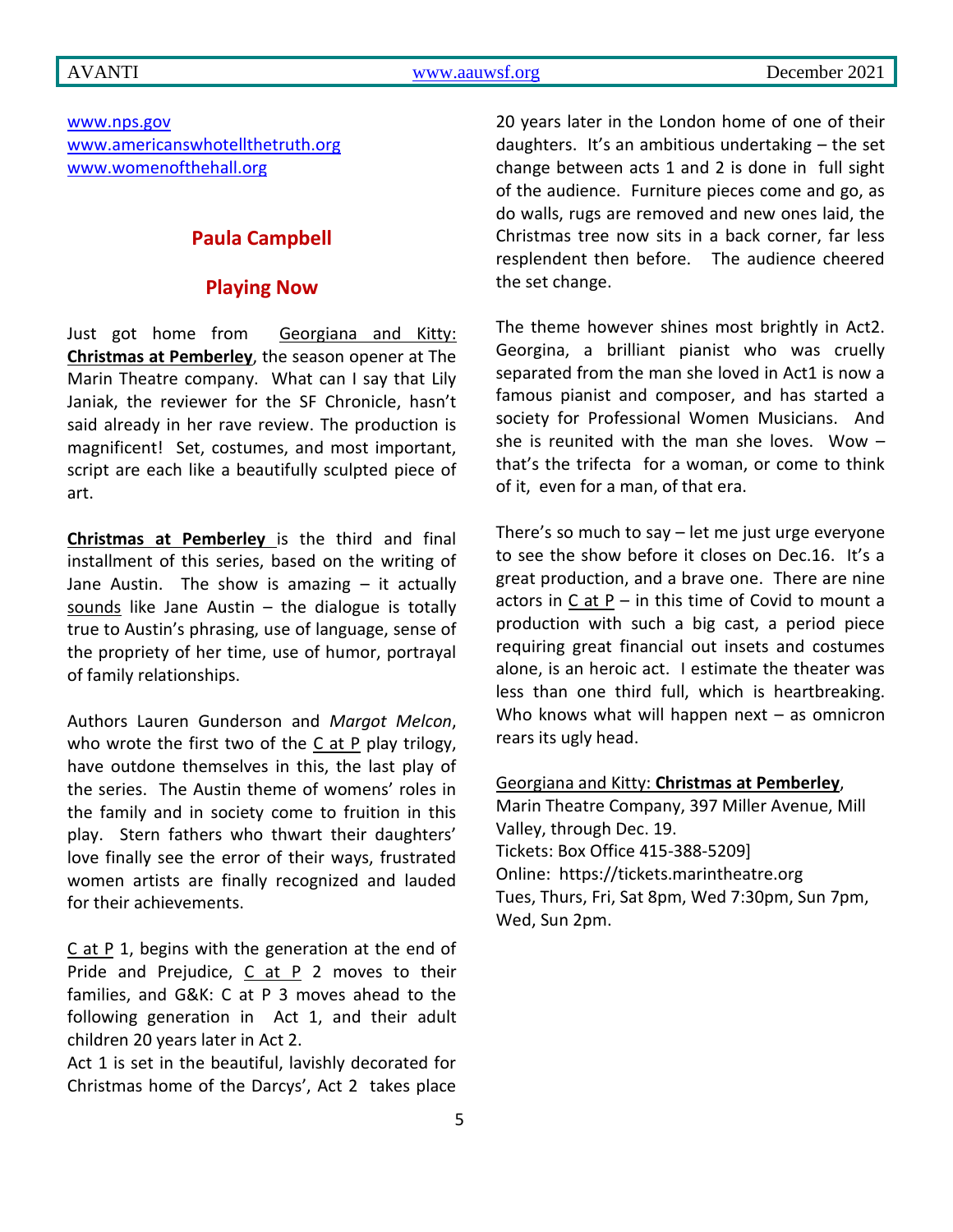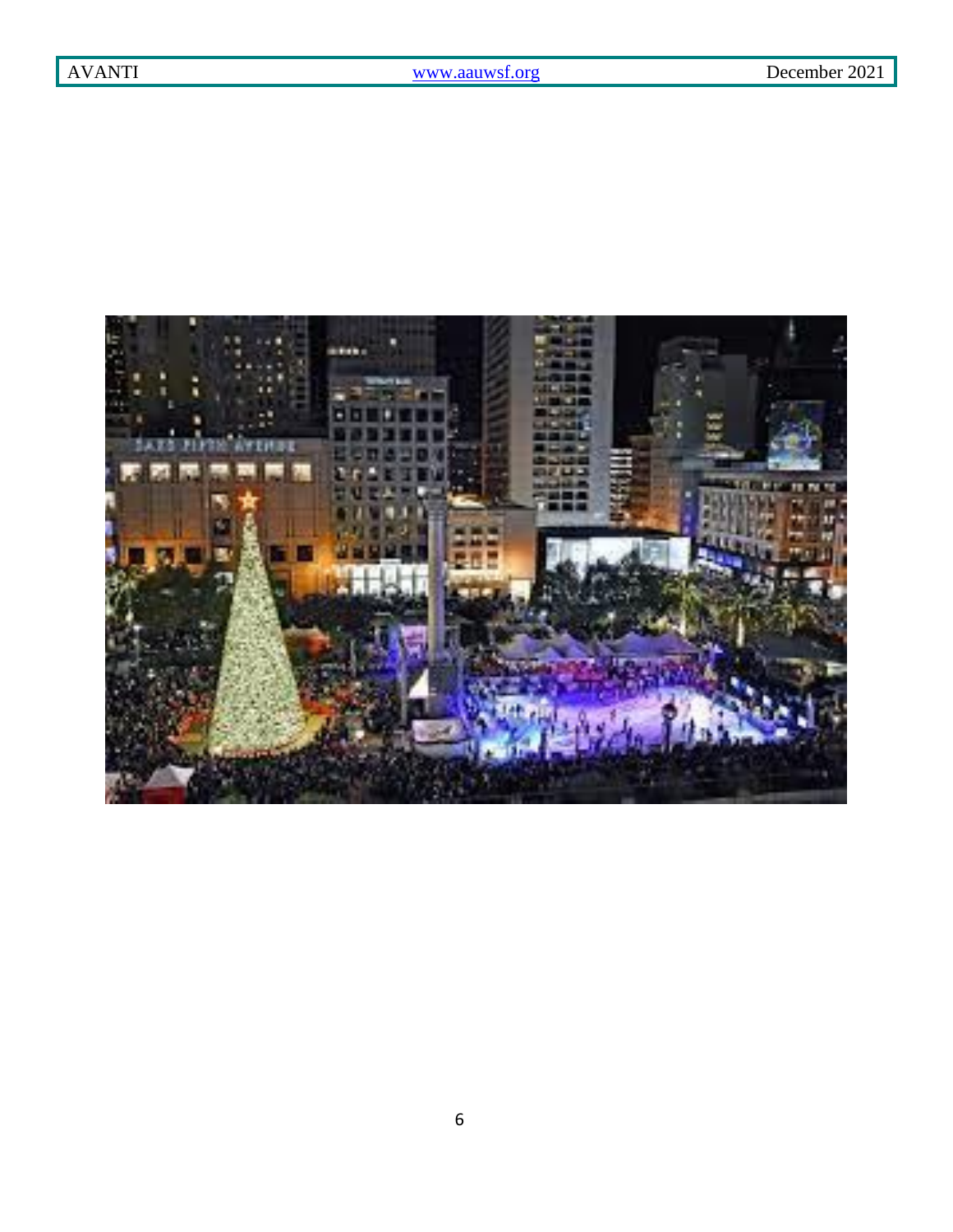# **AAUWSF Board**

Contact us: **[aauwsfbranch@gmail.com](file:///C:/Users/Corrine/Documents/Avanti/aauwsfbranch@gmail.com)**

**Co-Presidents Barbara Spencer Kelly Joseph**

**Treasurer Corrine Sacks**

**Secretary Rosaura Valle**

**Membership VP Mary Renner**

**Website Roli Wendorf**

**Public Policy**

**Avanti Editor Corrine Sacks** **Silver Jubilee Fund Chair Mary Suter**

**Voter Information Sheila Bost**

**Tech Trek Elaine Butler**

**Tech Trek Alumnae Group Rosaura Valle**

**Diversity, Equity and Inclusion Coordinator (DEI) Kelly Joseph**

# **December 2021**

| Sun                     | Mon | Tue                      | Wed                                  | Thu                      | Fri                                | Sat          |
|-------------------------|-----|--------------------------|--------------------------------------|--------------------------|------------------------------------|--------------|
|                         |     |                          | 1 TTAG meeting<br>7:00 PM            | 2                        | 3                                  | 4            |
| 5 TTAG Event<br>1:00 PM | 6   | $\overline{\phantom{a}}$ | 8 Board<br>Meeting 7PM               | 9                        | 10                                 | 11           |
| 12                      | 13  | 14                       | 15                                   | 16 Mystery/Adv<br>7:30PM | 17 Afternoon<br>w/Books<br>1:30 PM | 18           |
| 19                      | 20  | 21                       | 22                                   | 23                       | 24                                 | 25 Christmas |
| 26 Kwanzaa<br>begins    | 27  | 28                       | 29 DEI Book<br>Discussion 7:30<br>PM | 30                       | 31                                 |              |
|                         |     |                          |                                      |                          |                                    |              |

*What lies behind us and what lies before us are but tiny matters caompared to what lies within us.*

# **Ralph Waldo Emerson**

7